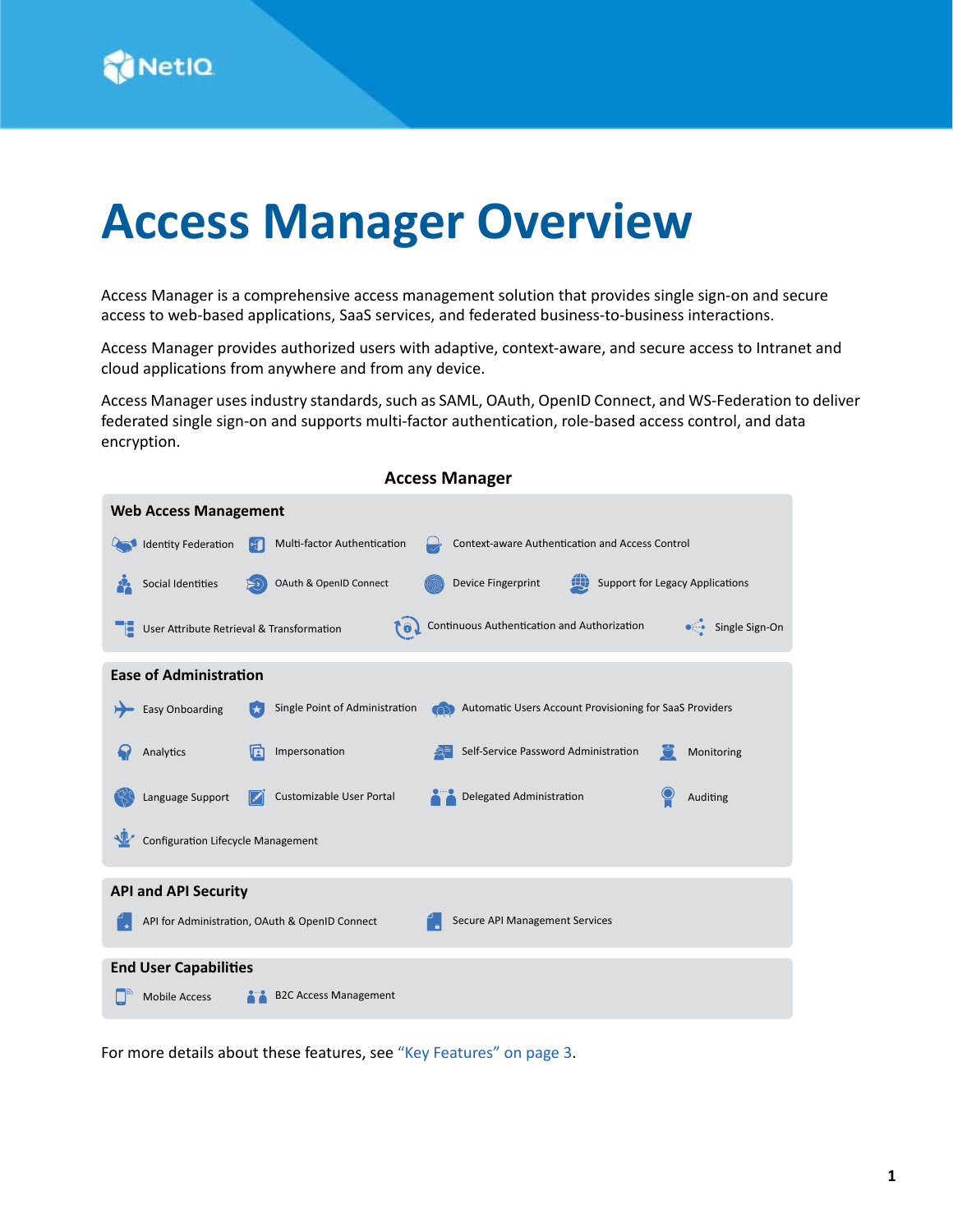# **How Access Manager Solves Business Challenges**

Access Manager focuses on simplifying secure access to web applications and devices for your employees and partners and on simplifying consumer management.

Access Manager lets you provide your employees, customers, and partners secure access to your applications from any type of device.

The following are the common use cases of Access Manager:

### **Secure Web Access Management**

Provides a secure and seamless SSO for employees to on-premises, cloud, and SaaS applications. It enables organization to provide secure access to sensitive data by using context-aware multi-factor authentication and granular access control.

### **Effective Partner Collaboration**

Provides delegated administration capability to manage secure access for partners. Enables restrictive access to only required applications instead of the entire network to partners. This helps in eliminating the risk of security breaches by any third-party partner.

### **Simple and Secure Consumer Access Management**

Delivers robust access management including self-service on-boarding and SSO for your customers. It enables your customers to sign-up and set up their own accounts using social identities, such as Facebook, Google, Twitter, and LinkedIn.

Access Manager enables self-service management of identity and profile data of your customers and control their access to applications and services. Access Manager ensures that consumers' identities, personal information, and privacy are protected.

Access Manager is a one-stop solution if your business requires any of the following identity-enabled access control capabilities:

- Providing SSO to employees to eliminate the need of managing multiple passwords.
- Enabling federation capabilities to share the information securely with business participants.
- Protecting resources by providing access to only authorized users.
- Ensuring that the authorized users can access resources regardless of users' location or the type of device they use.
- Ensuring that users have access only to the resources required for their jobs.
- Providing identity enabled access control to protect users' privacy and confidential information.
- Providing facility to access protected resources by using token-based protocols.
- Providing facility to users to use their existing credentials to access services from different service providers, such as Office 365 and Salesforce.
- Managing multiple SaaS accounts in your corporate environments.
- Determining and providing access depending on the context: who, what, when, where, history.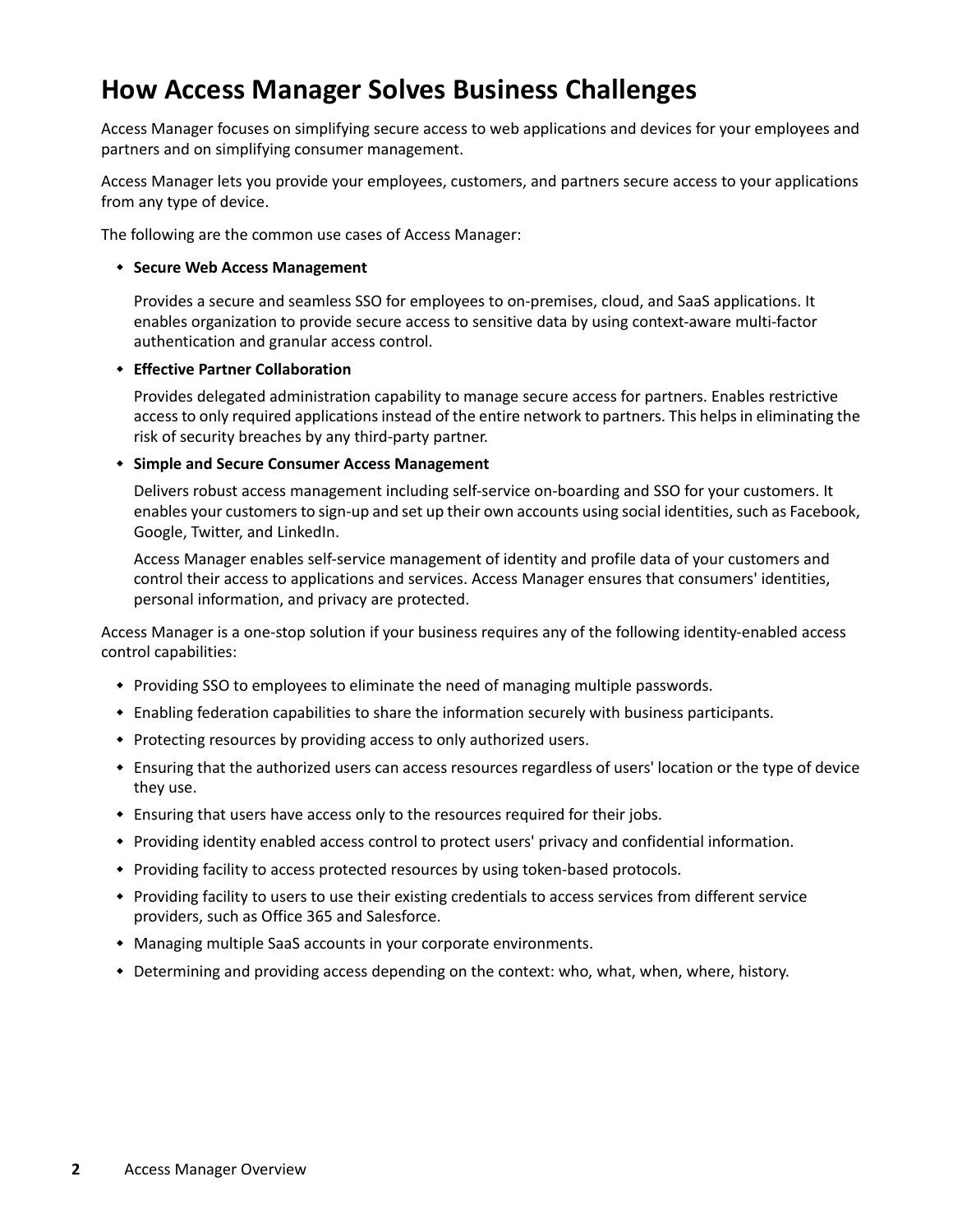# <span id="page-2-0"></span>**Key Features**

| <b>Flexible Deployment</b> | Secure Web Access Management |
|----------------------------|------------------------------|
| Ease of Administration     | <b>End User Capabilities</b> |

# <span id="page-2-1"></span>**Flexible Deployment**

Access Manager offers flexible deployment as an all-in-one appliance, or globally distributed servers. The solution supports installing as a virtual server in your private data center, public cloud (Amazon Web Services (AWS) EC2 and Microsoft Azure), or a combination of both.

Access Manager comes with the following deployment options:

- Deploying individual components (Identity Server, Access Gateway, Analytics Server, and Administration Console). Each component can be installed and managed on separate servers. These can also be deployed as services on Amazon Web Services EC2 and Microsoft Azure.
- Deploying Access Manager components through a containerized mechanism. Access Manager uses Kubernetes for managing Docker containers. Access Manager components are delivered as Docker images.
- Deploying all components as an appliance. Access Manager Appliance is a soft appliance based on SUSE Linux Enterprise Server. It bundles pre-configured Identity Server, Access Gateway, and Administration Console in one server. Analytics Server is installed and managed on a separate server.

### <span id="page-2-2"></span>**Secure Web Access Management**

Access Manager delivers the appropriate level of access across your Intranet and cloud-based services for all your users. Access Manager delivers simple and secure access irrespective of whether it is for your employees or consumers, laptop or mobile.

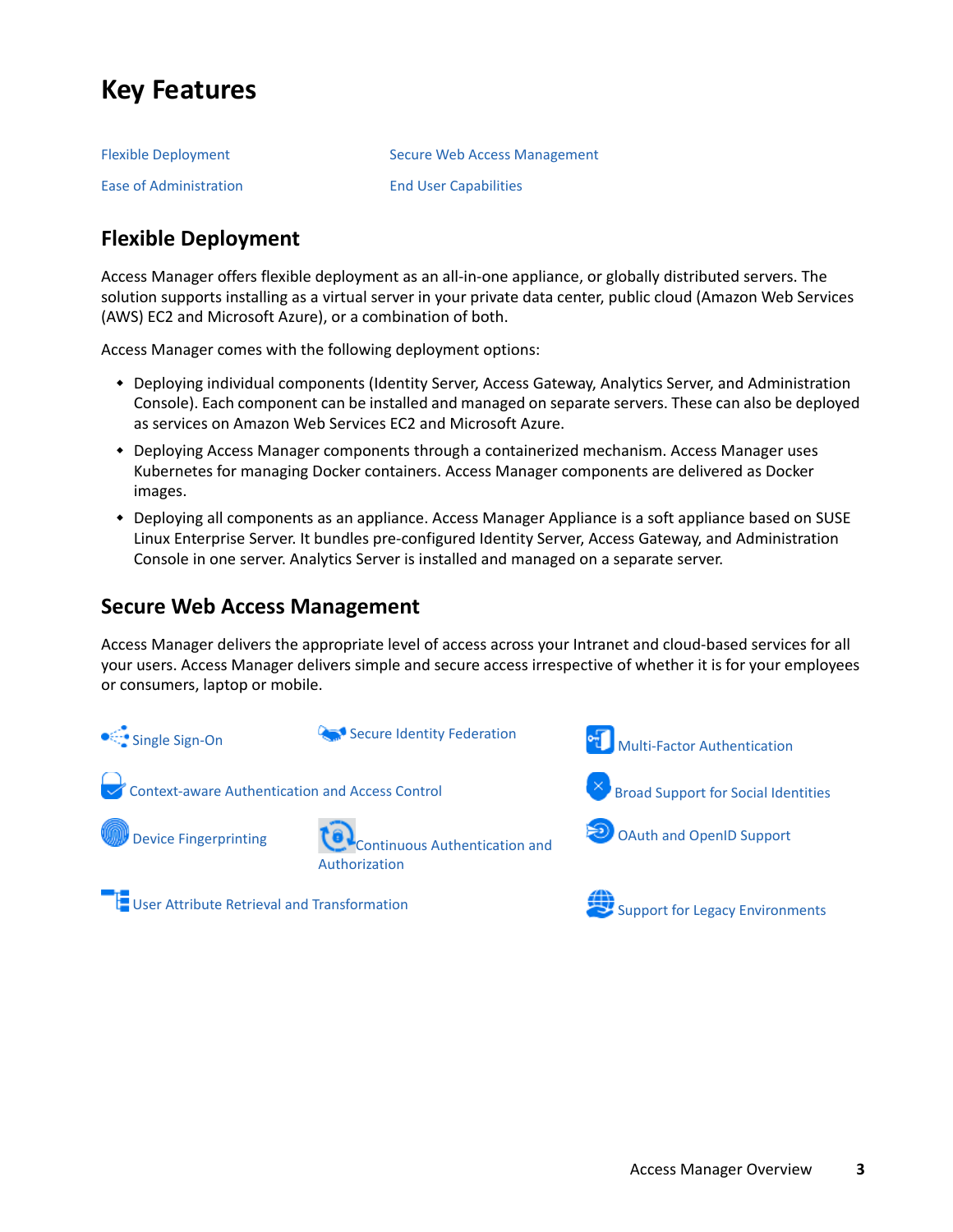#### <span id="page-3-0"></span>**Single Sign-On**

Access Manager establishes authentication to applications and provides authorization for those applications. With Access Manager serving the front-end authentication, you can deploy standards- based single sign-on (SSO). With SSO, your employees, partners, and customers need to remember only one password or login routine to access all corporate and web-based applications they are authorized to use.

By simplifying password management, Access Manager helps you enhance users' experience, increase security, streamline business processes, and reduce system administration and support costs.

See [Configuring Authentication](https://www.microfocus.com/documentation/access-manager/5.0/pdfdoc/admin/admin.pdf#b137p6z6).

#### <span id="page-3-1"></span>**Secure Identity Federation**

In today's business environment, organizations need to share resources with trusted business partners in a secure manner. Access Manager provides federated identity management to enable users to authenticate seamlessly and securely across autonomous identity domains.

Access Manager also supports federated provisioning. New user accounts can be automatically created in your trusted partner's (or provider's) system. For example, a new employee in your organization can initiate the creation of an account in your business partner's system through Access Manager rather than relying on the business partner to provide the account. Customers or trusted business partners can automatically create accounts in your system.

Access Manager enables you to determine which business and personal information from your corporate directory to share with others. You can choose to share only the information required to establish the account at the service provider or trusted partner. Access Manager supports out-of-the-box integration and SSO to Microsoft SharePoint and Office 365.

See [Configuring Authentication](https://www.microfocus.com/documentation/access-manager/5.0/pdfdoc/admin/admin.pdf#b137p6z6).

#### <span id="page-3-2"></span>**Multi-Factor Authentication**

Used together with NetIQ Advanced Authentication, Access Manager supports multi-factor authentication to provide secure access from any device with minimal administration. Advanced Authentication delivers various authentication mechanisms that enable identity assurance and proofing apart from traditional username and password based authentication. You can authenticate on diverse platforms by using various authenticators such as Fingerprint, OTP, and Smartphone.

See [Multi-Factor Authentication Using Advanced Authentication](https://www.microfocus.com/documentation/access-manager/5.0/pdfdoc/nam_aa_integration_guide/nam_aa_integration_guide.pdf#namaaintegrationguide).

#### <span id="page-3-3"></span>**Context-aware Authentication and Access Control**

Access Manager enables organizations to select the authentication methods that fit the context of access. It provides risk-based access control, authentication, and authorization of users based on the context, pattern, location, and various other attributes. Using the right authentication type provides high security for sensitive information while simplifying access for authorized users.

See [Risk-based Authentication.](https://www.microfocus.com/documentation/access-manager/5.0/pdfdoc/admin/admin.pdf#b1dg0omz)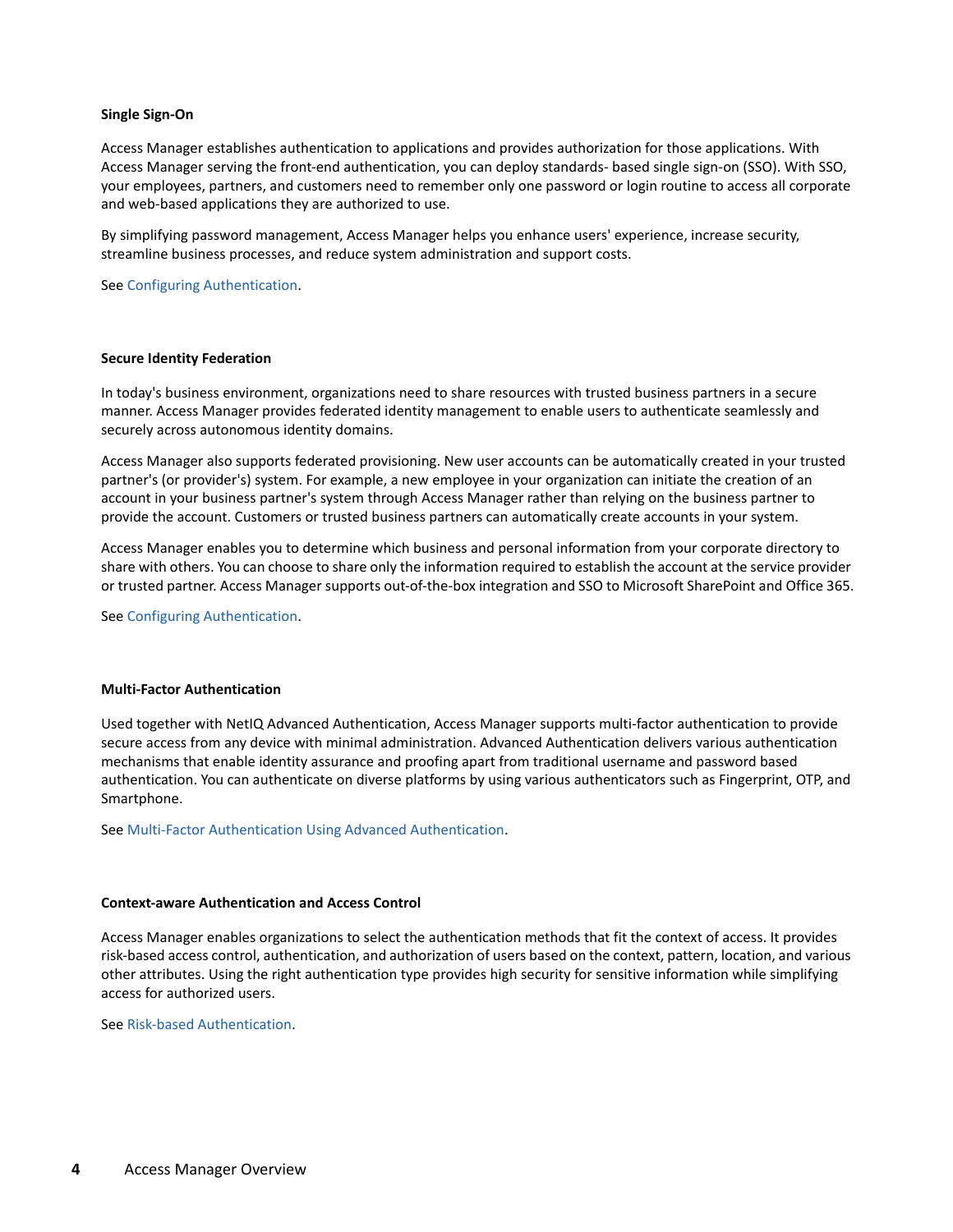#### <span id="page-4-1"></span>**Device Fingerprinting**

Users can log in to applications by using any device. The device can be a desktop, a laptop, or a mobile device. Each device has many characteristics, such as operating system, hardware, and browser characteristics. Access Manager uses device characteristics and user identity to create a unique fingerprint of the device. You can use this fingerprint to uniquely identify and associate a risk profile for the device.

See [Device Fingerprinting](https://www.microfocus.com/documentation/access-manager/5.0/pdfdoc/admin/admin.pdf#devicefingerprint).

#### <span id="page-4-0"></span>**Broad Support for Social Identities**

Access Manager supports authentication through external OAuth providers, such as Facebook, Google+, Twitter, and LinkedIn. Social authentication simplifies login for users and does not require maintaining large user stores. Login using social identities provide a convenient way for users, improving customer satisfaction, and increased registration levels.

Social login allows business, universities, and government entities to leverage social identity providers to share select identity information for authentication via OAuth tokens. This information can then be used to provide protected online services ranging from customer-focused applications, university sites to state and local services and more.

See [Social Authentication.](https://www.microfocus.com/documentation/access-manager/5.0/pdfdoc/admin/admin.pdf#b1ac07ic)

#### <span id="page-4-2"></span>**Continuous Authentication and Authorization**

Access Manager provides the capability to reevaluate the risk associated with an active session at a regular interval. When a user's contextual parameters, such as IP address or location, get changed, Access Manager can perform any of the following actions:

- Prompts the user to re-authenticate
- Prompts the user to perform second-factor authentication
- Logs out the user

You can configure this capability through the following features of Access Manager:

- Risk-based authentication: See "[Risk-based Authentication](https://www.microfocus.com/documentation/access-manager/5.0/pdfdoc/admin/admin.pdf#b1dg0omz)" in the *[NetIQ Access Manager 5.0 Administration Guide](https://www.microfocus.com/documentation/access-manager/5.0/pdfdoc/admin/admin.pdf#bookinfo)*.
- Session Assurance: See "[Setting Up Advanced Session Assurance"](https://www.microfocus.com/documentation/access-manager/5.0/pdfdoc/admin/admin.pdf#advsessionassurance) in the *[NetIQ Access Manager 5.0 Administration](https://www.microfocus.com/documentation/access-manager/5.0/pdfdoc/admin/admin.pdf#bookinfo)  [Guide](https://www.microfocus.com/documentation/access-manager/5.0/pdfdoc/admin/admin.pdf#bookinfo)*.

#### <span id="page-4-3"></span>**OAuth and OpenID Support**

Access Manager supports OAuth and OpenID Connect for secure token-based authorization. It enables users to allow third-party clients to access users' private resources. Users do not need to share their credentials. Third-party clients can be web applications, mobile phones, handheld devices, and desktop applications.

Access Manager uses OpenID Connect along with OAuth to implement a single sign-on protocol on top of the OAuth authorization process.

See [OAuth and OpenID Connect.](https://www.microfocus.com/documentation/access-manager/5.0/pdfdoc/admin/admin.pdf#b1dj6b2f)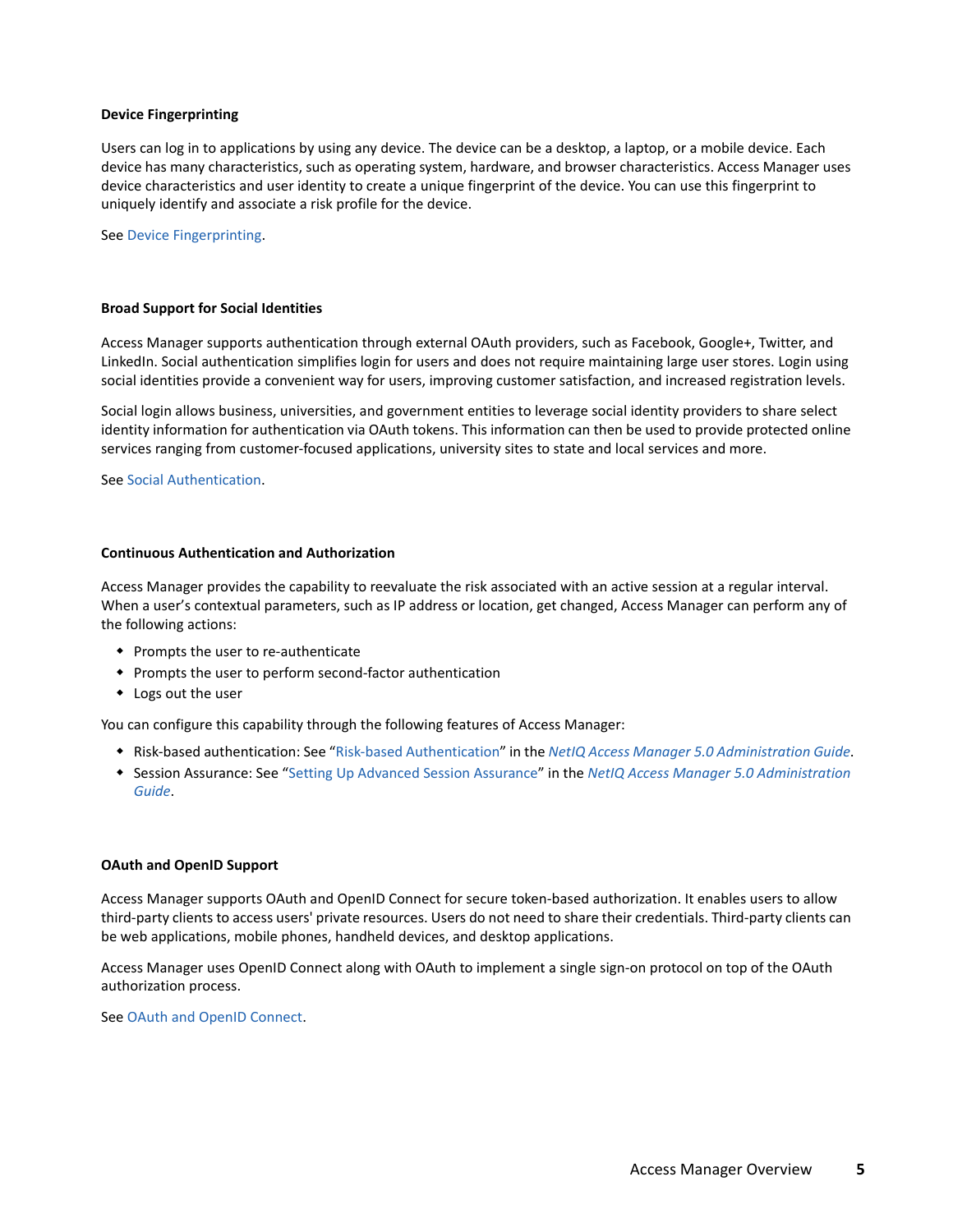### <span id="page-5-1"></span>**User Attribute Retrieval and Transformation**

The User Attribute Retrieval and Transformation feature enables you to retrieve attributes from an external data source (any database, REST web service, or LDAP repositories) and transform before sending it in an assertion. You can also transform a user's local attributes (LDAP attributes, Shared Secrets, and various profiles such as Personal Profile and Employee Profile).

See [User Attribute Retrieval and Transformation](https://www.microfocus.com/documentation/access-manager/5.0/pdfdoc/admin/admin.pdf#userattributeretrievalandtransformation).

### <span id="page-5-2"></span>**Support for Legacy Environments**

In the legacy environments where federation may not work, Access Manager can serve as a reverse proxy to protect your web resources.

See [Protecting Web Resources Through Access Gateway.](https://www.microfocus.com/documentation/access-manager/5.0/pdfdoc/admin/admin.pdf#b3q8q2k)

# <span id="page-5-0"></span>**Ease of Administration**



#### <span id="page-5-3"></span>**Single Point of Administration**

The browser-based Administration Console provides a central location for your administrators to view, configure, and manage all installed components and policies. In addition, IT managers can monitor the real-time health of all network and automate the certificate distribution using this console.

See [Configuring Administration Console.](https://www.microfocus.com/documentation/access-manager/5.0/pdfdoc/admin/admin.pdf#b137rc5s)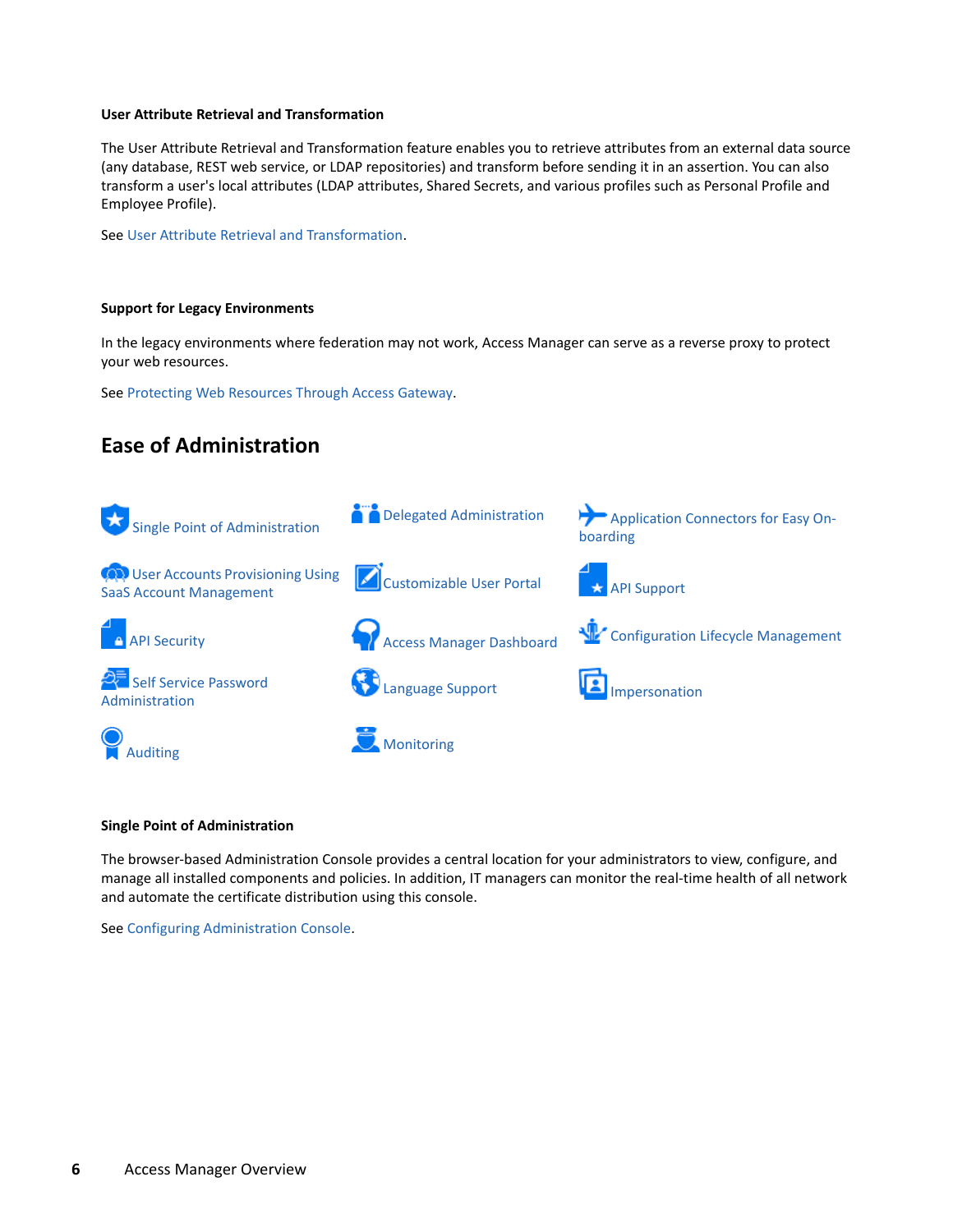#### <span id="page-6-0"></span>**Delegated Administration**

You can delegate some of the administrative tasks to a user with limited administrator rights. For example, resetting users' passwords. This helps reduce the burden of administrators.

This capability also eliminates any risk of security breaches when collaborating with partners. You can provide your partners with restrictive access to only the required applications.

See [Managing Delegated Administrators](https://www.microfocus.com/documentation/access-manager/5.0/pdfdoc/admin/admin.pdf#admins).

#### <span id="page-6-1"></span>**Application Connectors for Easy On-boarding**

Access Manager provides a simplified way using connectors to give users secure SSO access to different web applications. Access Manager uses connectors to establish the connection between Access Manager and applications. When you configure a connector for an application, the system automatically creates an appmark for this application and adds it on the User Portal page.

Access Manager provides an [Application Connector Catalog](https://catalog.netiq.com/ncarest/displayCatalog) (https://catalog.netiq.com/ncarest/displayCatalog) containing the list of available application connectors that Access Manager supports for SSO.

Application Connector Catalog displays all available connectors and the browsers that are compatible with the connectors. The catalog can display the connectors by name or by connector type. The available connector types are SSO Assistant, SAML, SAML/Account Management, and WSFED.

See [Access Manager 5.0 Applications Configuration Guide](https://www.microfocus.com/documentation/access-manager/5.0/pdfdoc/applications-configuration-guide/applications-configuration-guide.pdf#bookinfo).

#### <span id="page-6-2"></span>**User Accounts Provisioning Using SaaS Account Management**

SaaS Account Management (SAM) addresses several common problems with SaaS accounts in corporate environments, such as the proliferation of SaaS accounts, the need to have a user account in each SaaS system to enable user access, and the need to deprovision accounts when user roles are changed or users leave the company.

SAM in Access Manager enables you to provision user accounts automatically to your SaaS providers. After you link your user store and configure your SAM connectors, SAM performs the following actions:

- Automatically provision user accounts to supported SAML applications.
- Synchronize any changes you make in your user store.
- Automatically deprovision accounts for connected applications based on the following changes made in your user store:
	- When a user no longer needs access to the application.
	- When a user's responsibilities are changed.
	- When a user leaves the company.

To provision SAML accounts by using SAM, you must first purchase and deploy the SAM appliance and configure the appropriate SAM connector for the SAML application. For more information about deploying the SAM appliance and SAM connectors, see the [NetIQ SaaS Account Management 1.0 Connectors Guide](https://www.netiq.com/documentation/saas-account-management-10/sam-connectors/) and the [NetIQ SaaS Account](https://www.netiq.com/documentation/saas-account-management-10/sam-install/)  [Management 1.0 Installation Guide.](https://www.netiq.com/documentation/saas-account-management-10/sam-install/)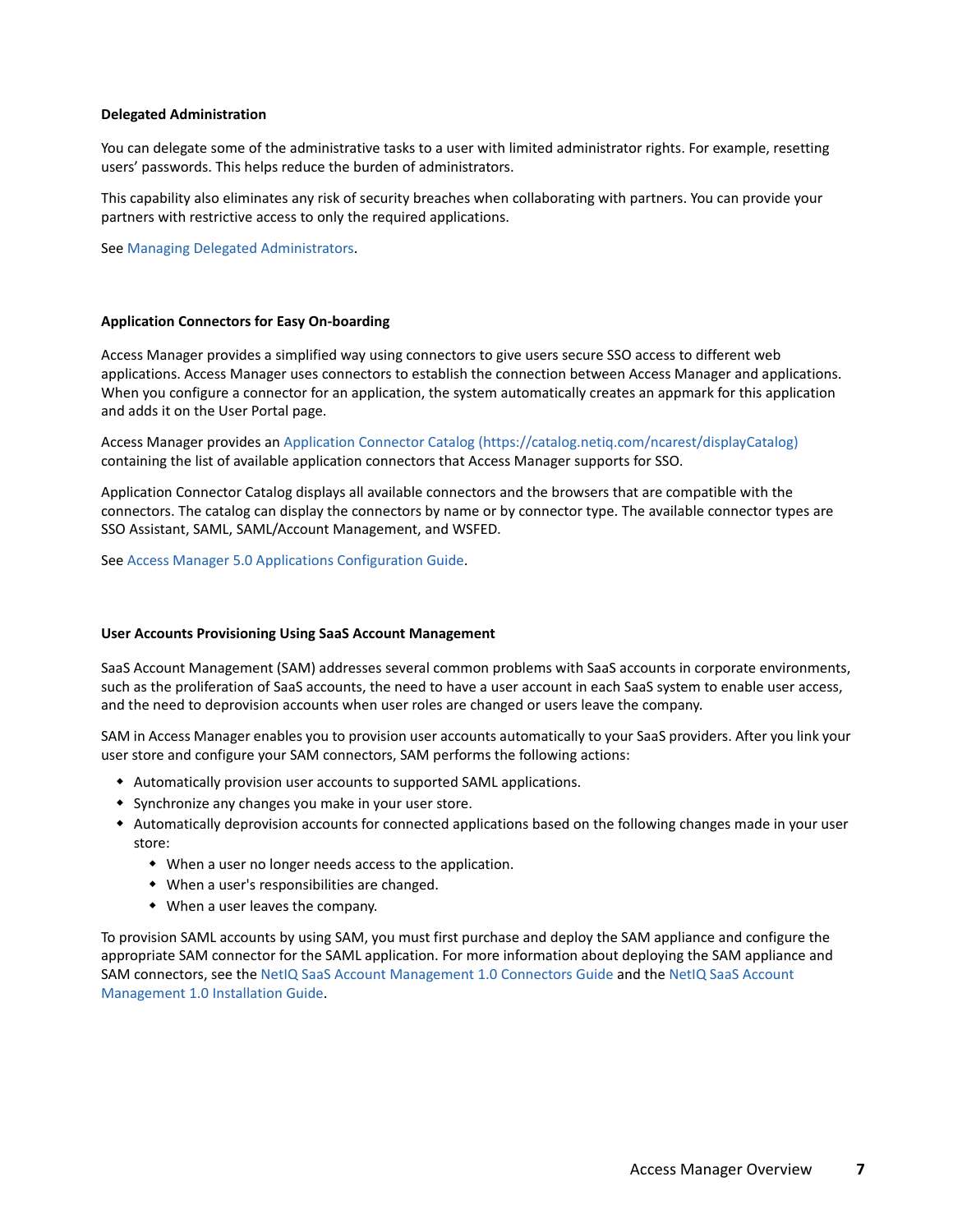#### <span id="page-7-0"></span>**Customizable User Portal**

Access Manager provides a customizable user portal. You can customize user interfaces, such as the optional login page and portal. With minimal effort, you can brand the login page with your own corporate logo and colors. Users also have the flexibility to choose favorites and the type of view they want to experience.

See [Customizing User Portal](https://www.microfocus.com/documentation/access-manager/5.0/pdfdoc/admin/admin.pdf#bok7icl).

#### <span id="page-7-1"></span>**API Support**

Access Manager includes administrative APIs and OAuth and OpenID Connect APIs. Administration APIs help to automate the common administrative tasks. OAuth and OpenID Connect APIs are for all OAuth functionalities, such as endpoints for registering clients and obtaining access tokens.

See [Access Manager 5.0 Developer Resources Documentation](https://www.microfocus.com/documentation/access-manager/developer-documentation-5.0/).

#### <span id="page-7-2"></span>**API Security**

Secure API Manager extends Access Manager's capability to secure micro-services, REST-based web services, and legacy API systems. Secure API Manager offers API creation, lifecycle management, API traffic management, and analytics. Secure API Manager requires Access Manager as the Identity Provider. Access Manager provides authentication of API clients and authorization of APIs protected by Secure API Manager.

For information about Secure API Manager, see [Secure API Manager Overview](https://www.microfocus.com/documentation/secure-api-manager/2-1/secure-api-manager-install/secure-api-manager-overview.html).

For information about using Access Manager with Secure API Manager, see [Configuring Secure API Manager.](https://www.microfocus.com/documentation/secure-api-manager/2-1/secure-api-manager-admin/configure.html)

#### <span id="page-7-3"></span>**Access Manager Dashboard**

Access Manager includes Access Manager Dashboard to provide visual analytics of access related data based on the usage, performance, and events of Access Manager. The events are captured and filtered through the Analytics Server component.

This dashboard helps in visualizing the access patterns, tuning the policies, and getting insights about the usage of Access Manager in your environment. You can also monitor the real-time data access patterns to decide further actions.

See [Analytics Dashboard.](https://www.microfocus.com/documentation/access-manager/5.0/pdfdoc/admin/admin.pdf#b1kyp92l)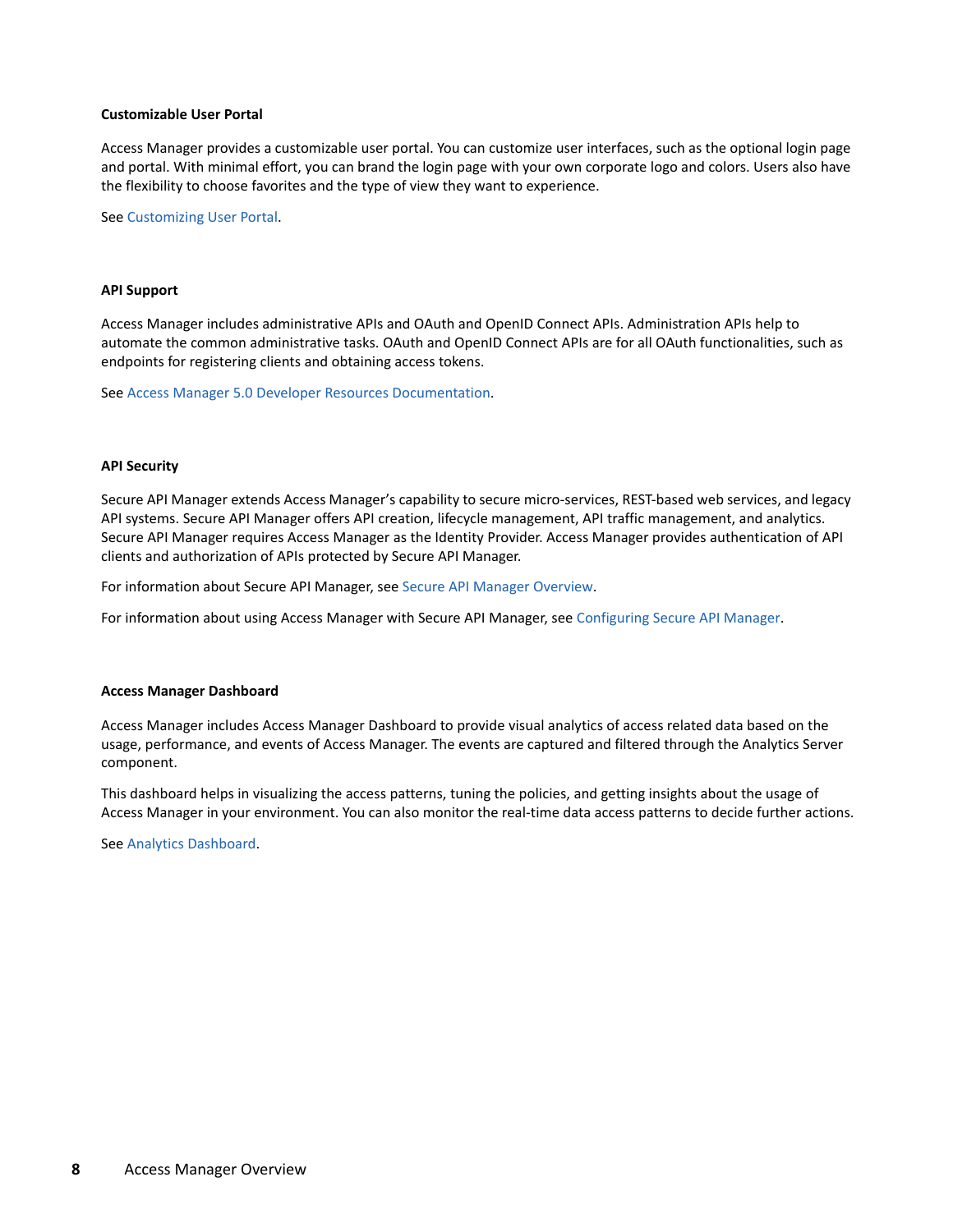#### <span id="page-8-0"></span>**Configuration Lifecycle Management**

The wizard-based code promotion utility allows you to bring up a new server, take a backup, or migrate your policies from one Access Manager environment to another Access Manager environment in a matter of minutes.

You can use Code Promotion to replicate configuration between two Access Manager systems that are in different networks, with a different number of devices, and with different user stores.

### See [Code Promotion](https://www.microfocus.com/documentation/access-manager/5.0/pdfdoc/admin/admin.pdf#codepromotion).

To maintain the file-based advanced configuration, Access Manager provides the Advanced File Configurator feature.

See [Advanced File Configurator](https://www.microfocus.com/documentation/access-manager/5.0/pdfdoc/admin/admin.pdf#advancedfileconfigurator).

### <span id="page-8-1"></span>**Self Service Password Administration**

Used together with NetIQ Self Service Password Reset, Access Manager enables users to reset their passwords or unlock their accounts without calling the help desk. Access Manager distributes password updates in real time across all your physical and virtual resources. That makes your environment password-maintenance free.

See [Configuring Self Service Password Reset Server Details in Identity Server](https://www.microfocus.com/documentation/access-manager/5.0/pdfdoc/admin/admin.pdf#configuringsspr).

#### <span id="page-8-2"></span>**Language Support**

The Access Manager installation software and Administration Console are not localized and are available only in English.

The User Portal and its help files are localized. This portal is available when users log in to Identity Server. Access Manager also supports localizing error messages and login prompts.

Access Manager supports localization in the following languages:

- German
- French
- $\bullet$  Spanish
- $\bullet$  Italian
- Japanese
- Portuguese
- Dutch
- Chinese (Simplified)
- Chinese (Traditional)
- Swedish

The language must be set in the client's browser to display a language other than English.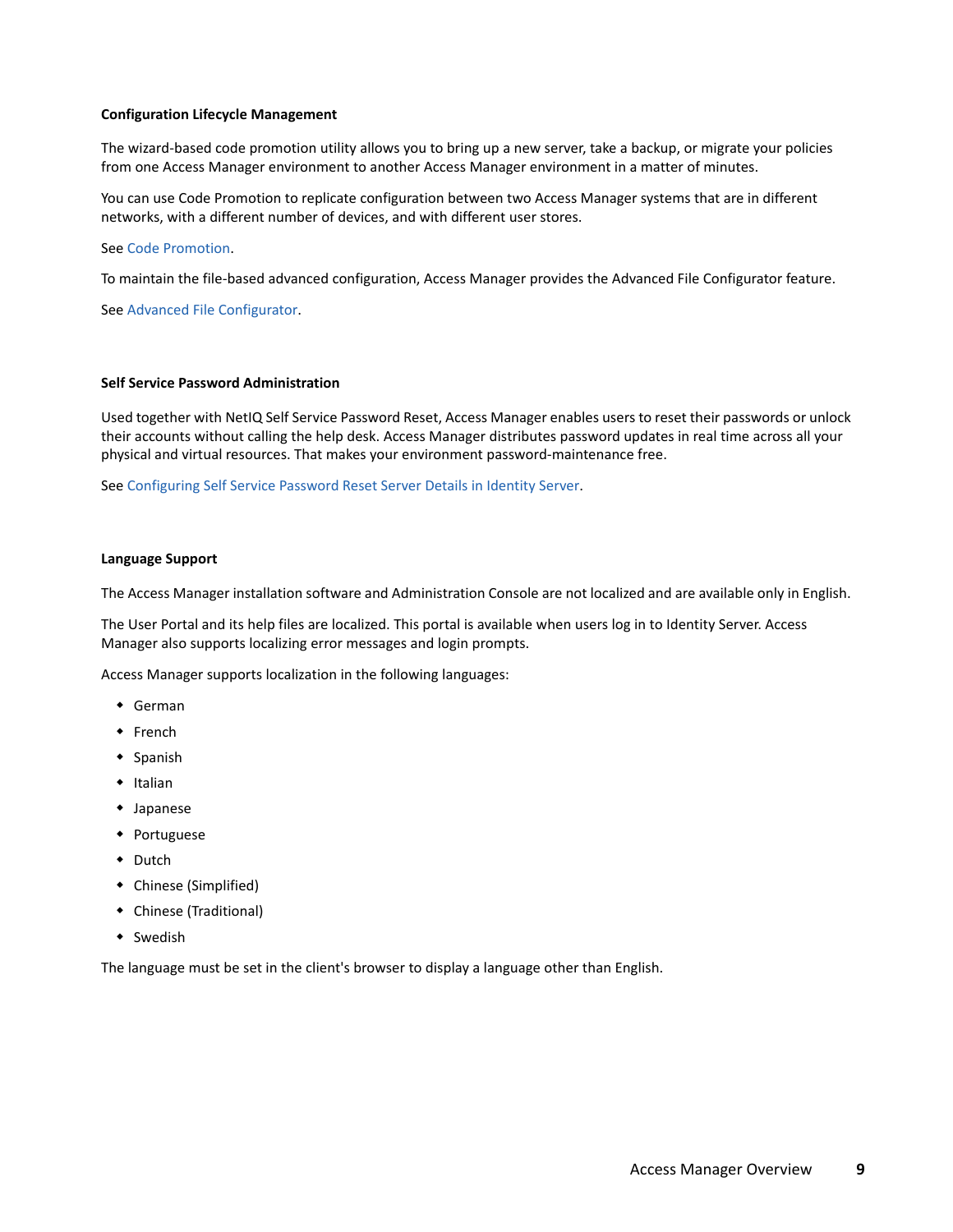#### <span id="page-9-1"></span>**Impersonation**

Access Manager enables a help desk user to perform certain actions on behalf of users without knowing their credentials. The help desk user gains access to the user's existing configuration and performs the necessary actions required for troubleshooting.

See [Impersonation](https://www.microfocus.com/documentation/access-manager/5.0/pdfdoc/admin/admin.pdf#impersonation).

#### <span id="page-9-2"></span>**Auditing**

Access Manager supports audit logging at the component level. You can configure Access Manager to use Sentinel, syslog server, or Analytics Server as the audit server.

The audit logs record the events occurred in the identity and access management system. The audit logs are intended primarily for auditing and compliance purposes.

See [Auditing.](https://www.microfocus.com/documentation/access-manager/5.0/pdfdoc/admin/admin.pdf#b137qem8)

#### <span id="page-9-3"></span>**Monitoring**

An alert is generated whenever the system detects a condition preventing it from performing normal system services. Access Manager components have been programmed to send alerts to various types of systems such as Sentinel server or syslog server. Therefore, the administrator is aware of any significant change that affects Access Manager performance.

See [Monitoring Component Command Status,](https://www.microfocus.com/documentation/access-manager/5.0/pdfdoc/admin/admin.pdf#b1b4p9t7) [Monitoring Server Health,](https://www.microfocus.com/documentation/access-manager/5.0/pdfdoc/admin/admin.pdf#b1b4p9t6) and [Monitoring Alerts.](https://www.microfocus.com/documentation/access-manager/5.0/pdfdoc/admin/admin.pdf#b1b4p9t8)

### <span id="page-9-0"></span>**End User Capabilities**

**Austine** [Business-to-Consumer Access Management](#page-10-0) [Consent Management](#page-10-1)

#### <span id="page-9-4"></span>**MobileAccess**

Access Manager enables you to extend your web-based applications to your mobile users. It supports the MobileAccess app to keep the applications secure and simple to access. Access Manager includes an SDK for iOS, OpenID Connect, or OAuth for organizations that deliver services through native mobile apps.

See [Enabling Mobile Access.](https://www.microfocus.com/documentation/access-manager/5.0/pdfdoc/admin/admin.pdf#mobileaccess)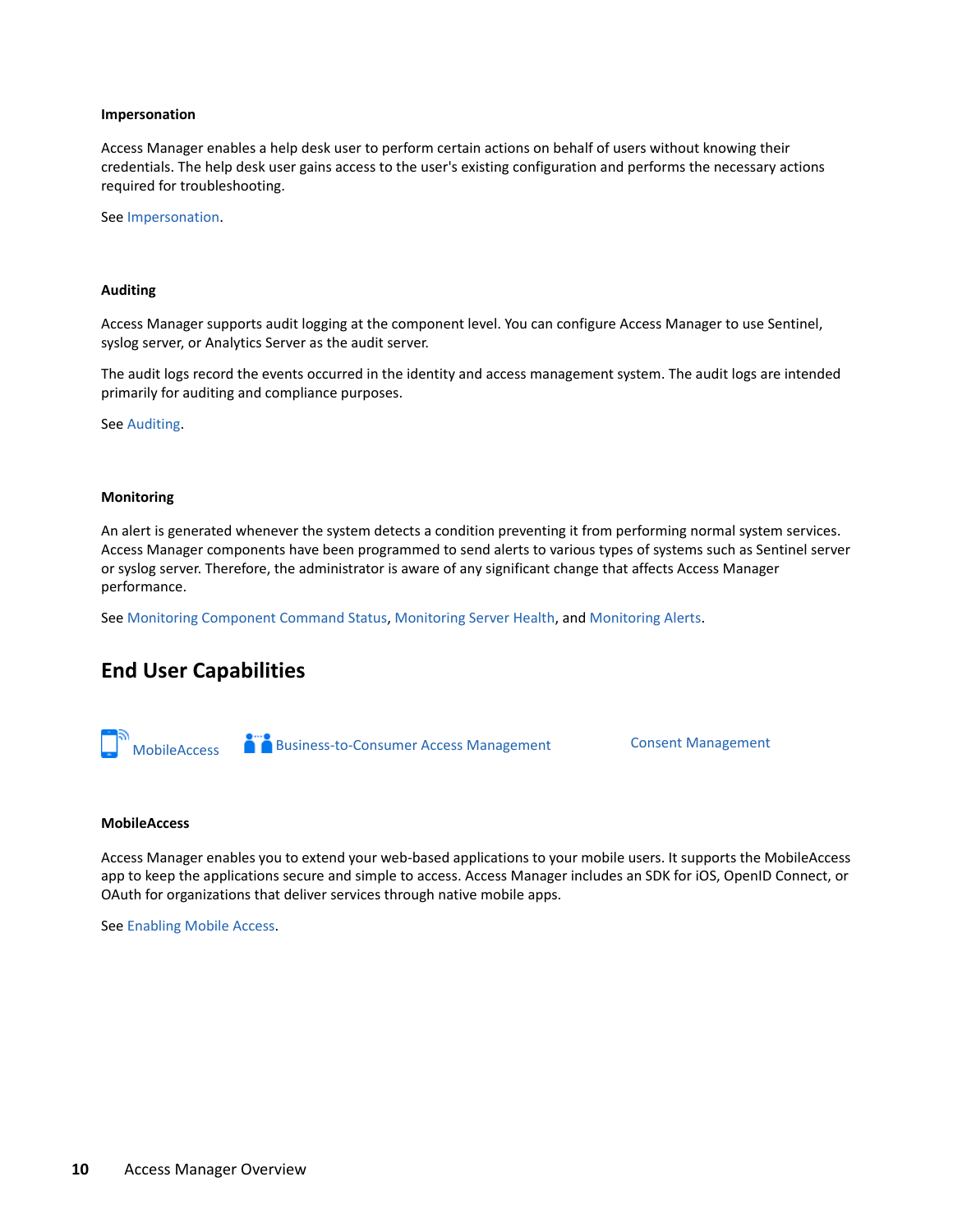#### <span id="page-10-0"></span>**Business-to-Consumer Access Management**

Access Manager offers a solution that addresses a broad set of Business-to-Customer (B2C) use cases. The B2C solution enables you to securely identify and engage with your customers while providing a seamless experience on any device, app, or service they are using.

Access Manager, in combination with NetIQ Self Service Password Reset and NetIQ Advanced Authentication, delivers support for B2C use cases, such as user on-boarding, account validation, customizable web logins, portal integration, device registration and management, preference, profile, and privacy management. These are achieved through a broad set of APIs, customizable scripts, and a built-in portal.

It enables customers to set up end-consumer facing applications and portals, enabling better end-consumer interaction. It also provides tools to support privacy and security requirements outlined in regulations such as GDPR and PSD2.

See *[Access Manager Business to Consumer Access Management](https://www.microfocus.com/documentation/access-manager/5.0/pdfdoc/b2c/b2c.pdf#accessmanagerb2c)*.

#### <span id="page-10-1"></span>**Consent Management**

Access Manager allows end-users to choose which personal data they want to share with a business. For more information about how Access Manager handles user consent, see the following resources:

 **OAuth Consent using Scopes**: Scopes decide what resources client applications can access and what actions they can perform on the resources. It can include any user attribute from the user store or any custom claim.

Access Manager can issue only the defined scopes to the client application. See "Defining Scopes for a Resource Server" in [Configuring OAuth and OpenID Connect.](https://www.microfocus.com/documentation/access-manager/5.0/pdfdoc/admin/admin.pdf#t46a7mqa8lti)

- **Consent during Identity Federation**: Access Manager prompts end-users to confirm whether they want to federate their identities with the service provider. See "Verifying the Trust Relationship" in [Establishing Trust between](https://www.microfocus.com/documentation/access-manager/5.0/pdfdoc/admin/admin.pdf#be1k2j6)  [Providers.](https://www.microfocus.com/documentation/access-manager/5.0/pdfdoc/admin/admin.pdf#be1k2j6)
- **Consent in the Business to Consumer Access Management scenario**: End-users can decide what personal information they want to share with applications. See [Access Manager Business to Consumer Access Management](https://www.microfocus.com/documentation/access-manager/5.0/pdfdoc/b2c/b2c.pdf#accessmanagerb2c).
- **Consent during Impersonation:** Impersonation enables a help desk administrator to perform actions on behalf of end-users without knowing their credentials. End-users can decide whether to share the session with the help desk administrator. See [Impersonation Flow](https://www.microfocus.com/documentation/access-manager/5.0/pdfdoc/admin/admin.pdf#b1md0fsh).

# **Architecture**

Access Manager consists of the following components:

- **[Administration Console](#page-11-0)**
- **+ [Identity Server](#page-12-0)**
- [Access Gateway](#page-12-1)
- [Analytics Dashboard](#page-13-0)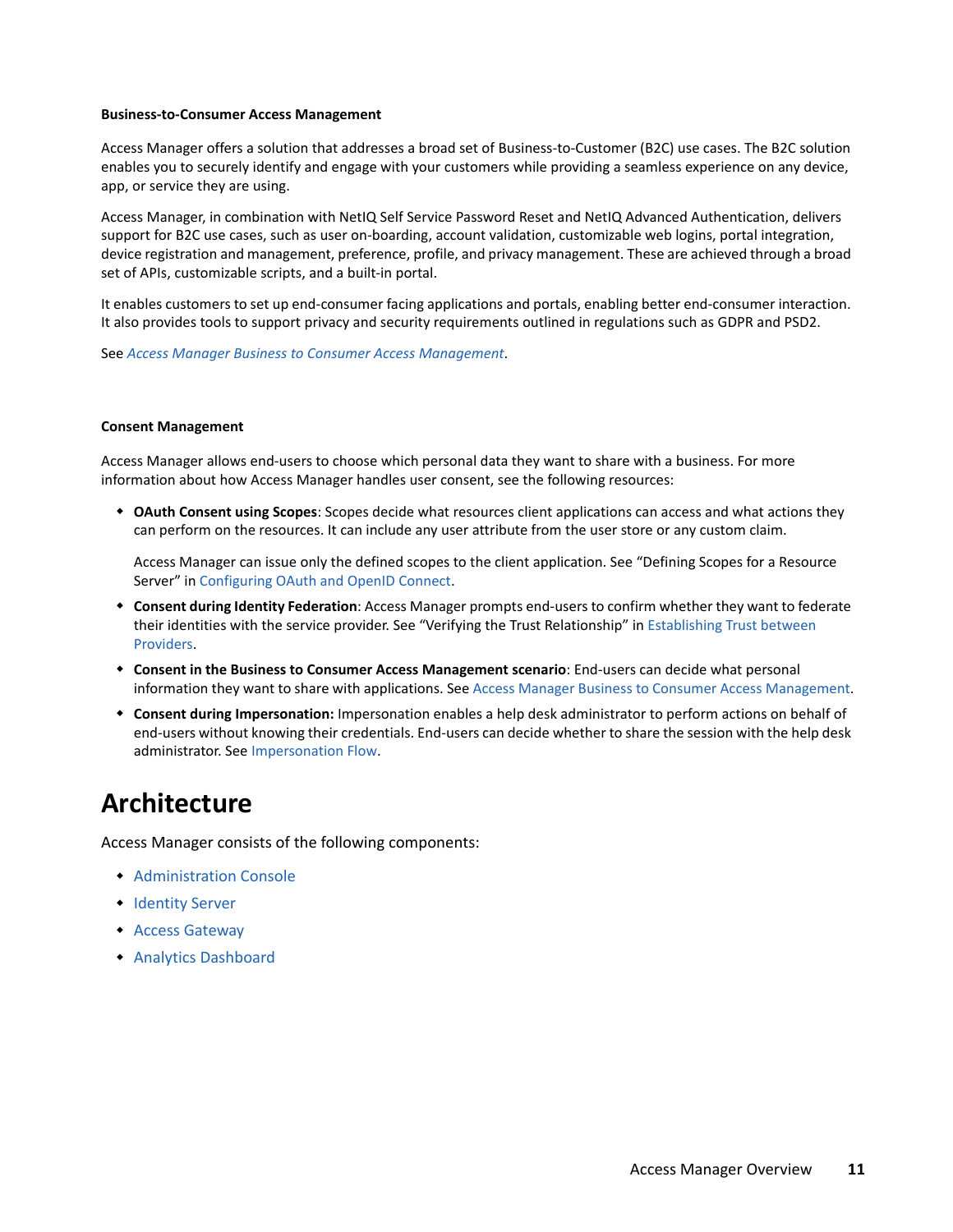The following diagram depicts the architecture and components of Access Manager:



### <span id="page-11-0"></span>**Administration Console**

Administration Console provides a unified console for configuring and managing all components of Access Manager.

Key features:

- Resource management, such as policies and certificates
- Health and statistics monitoring of individual components
- Policy administration
- Certificate management
- Delegated administration
- Persistent configuration store
- Granular auditing using syslog server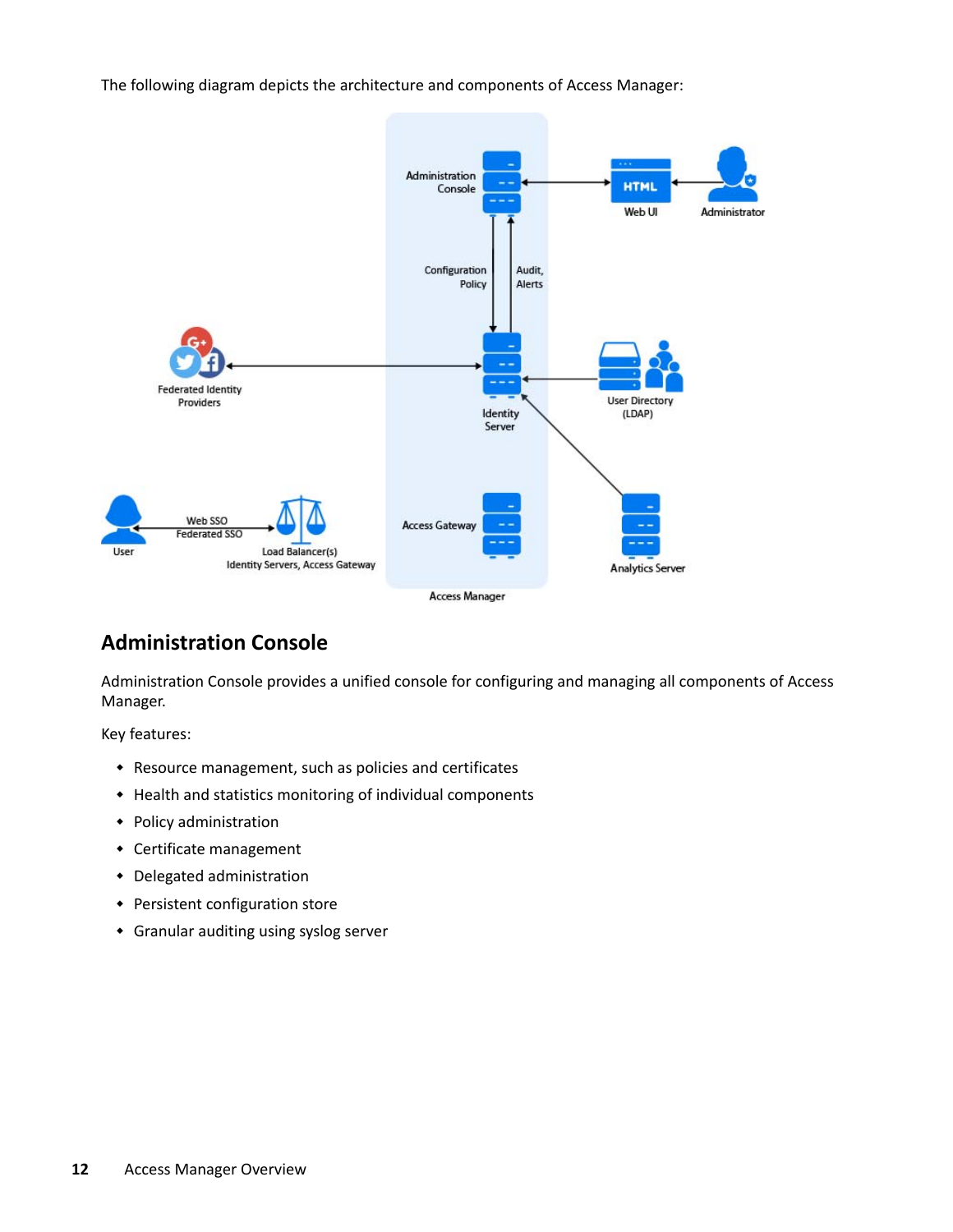# <span id="page-12-0"></span>**Identity Server**

Typically, Identity Server functions as an identity provider. However, you can configure it as an identity consumer or service provider by using Liberty, SAML, or OAuth protocols.

Key features:

- Authentication using x509, RADIUS, Time-Based One-Time Password, social authentication using external OAuth providers, risk-based authentication, and so forth.
- Federated authentication using Liberty, SAML, WS Federation, WS Trust, or OAuth.
- Authentication of user identities stored in multiple identity stores, such as eDirectory, Microsoft Active Directory, or Sun ONE Directory Server.
- \* Service provider account provisioning by creating user accounts automatically during a federation request.
- Single sign-on and logout.
- Authentication and identity services to Access Gateways that are configured to protect web servers.
- RBAC (role-based access control) management to associate roles and attributes with an authenticated user.

### <span id="page-12-1"></span>**Access Gateway**

Access Gateway provides secure access to existing HTTP-based web servers. It provides security services (authorization, single sign-on, and data encryption) integrated with the identity and policy services of Access Manager.

Key features:

- Single sign-on to protected web services (with Identity Server).
- Authorization to authenticated users.
- Single sign-on to legacy web servers through form-fill and identity injection. Identity injection is retrieving information from a LDAP directory and injecting the information into HTML headers, query strings, or basic authentication headers to send this information to the back-end web servers. Web servers use this info to personalize the content or for additional authorization decisions.
- Multi-homing that enables to use a single public IP address to protect multiple types of web resources.
- Caching to enhance the content delivery performance. When a user meets the authentication and authorization requirements, the user is sent the page from the cache rather than requesting it from the web server.
- URL Normalization or Rewriting to ensure the following conditions are met:
	- URL references contain the proper scheme (HTTP or HTTPS).
	- URL references containing private IP addresses or private DNS names are changed to the published DNS name of Access Gateway or hosts.

Access Gateway is available in two deployment models:

- **Access Gateway Appliance:** It is installed as a soft appliance, which includes the operating system.
- **Access Gateway Service:** It requires you to provide the operating system.

For information about differences between these models, ["Feature Comparison of Different Types of Access](https://www.microfocus.com/documentation/access-manager/5.0/pdfdoc/install_upgrade/install_upgrade.pdf#bz2olhd)  [Gateways](https://www.microfocus.com/documentation/access-manager/5.0/pdfdoc/install_upgrade/install_upgrade.pdf#bz2olhd)" in the *[NetIQ Access Manager 5.0 Installation and Upgrade Guide](https://www.microfocus.com/documentation/access-manager/5.0/pdfdoc/install_upgrade/install_upgrade.pdf#bookinfo)*.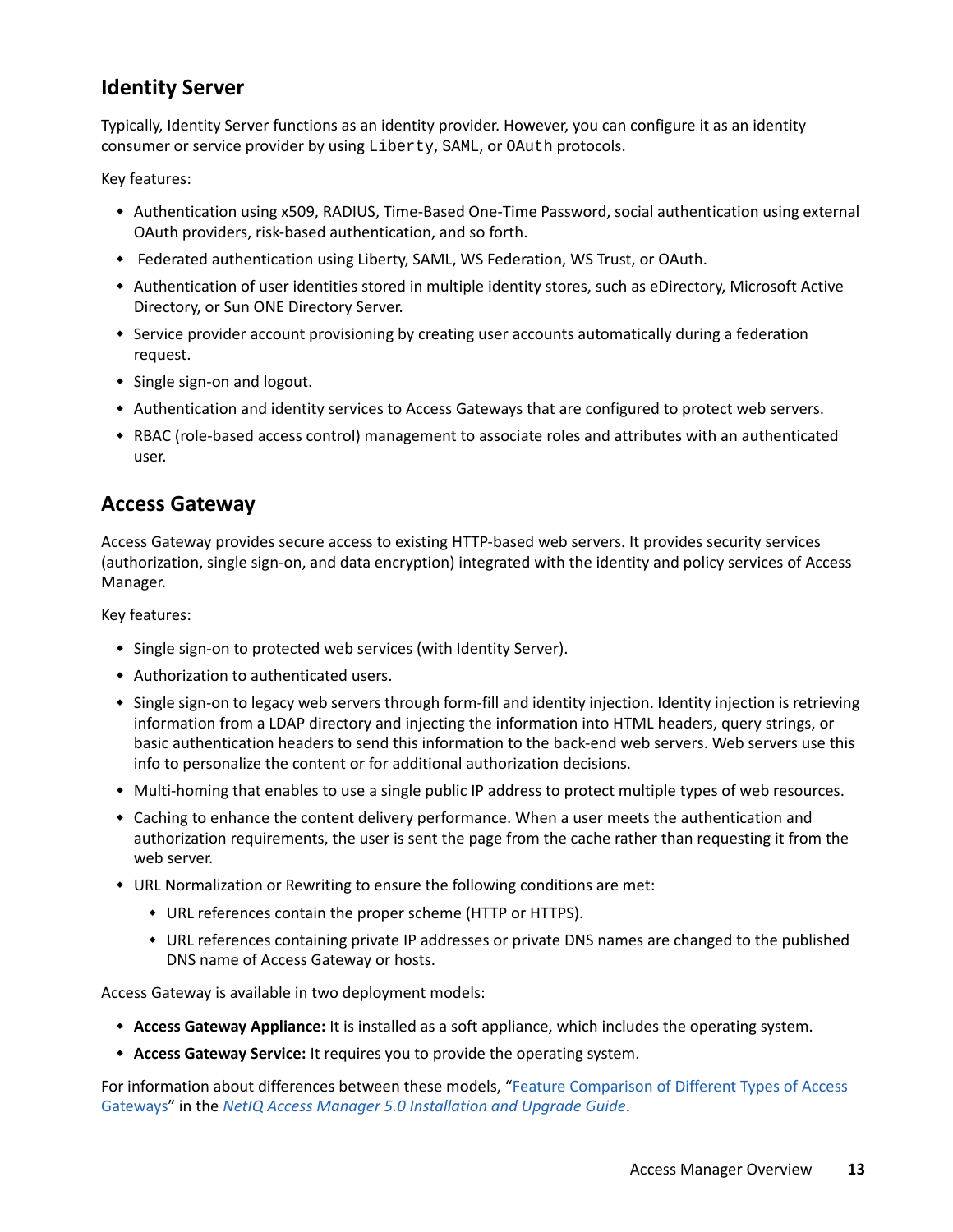### **Embedded Service Provider**

Access Gateway uses an Embedded Service Provider (ESP) to redirect authentication requests to Identity Server. ESP performs the following tasks:

- Redirects all authentication requests to Identity Server.
- Maintains a cache of the user data fetched from Identity Server.
- Evaluates policies by requesting additional data from Identity Server.

# <span id="page-13-0"></span>**Analytics Dashboard**

Analytics Dashboard analyses usage, performance, and events of Access Manager. It captures, filters, and analyzes the events that are generated by Access Gateway and Identity Server. The required events are displayed in the Dashboard.

You can view the analyzed information in the following ways:

- Dynamic graphs on Access Manager Dashboard
- Reports generated in different formats
- Raw auditing records

For information about Analytics Dashboard, see [Analytics Dashboard](https://www.microfocus.com/documentation/access-manager/5.0/pdfdoc/admin/admin.pdf#b1kyp92l) in the [NetIQ Access Manager 5.0](https://www.microfocus.com/documentation/access-manager/5.0/pdfdoc/admin/admin.pdf#bookinfo)  [Administration Guide](https://www.microfocus.com/documentation/access-manager/5.0/pdfdoc/admin/admin.pdf#bookinfo).

# **How Access Manager Works**

The following are basic sample illustrations of how Access Manager works:

- ["Protecting Web Resources" on page 14](#page-13-1)
- ["Providing SSO through Identity Federation" on page 15](#page-14-0)

### <span id="page-13-1"></span>**Protecting Web Resources**

The following diagram illustrates the configuration for protecting resources using Access Gateway:



1. A user sends a request to Access Gateway for accessing a protected resource.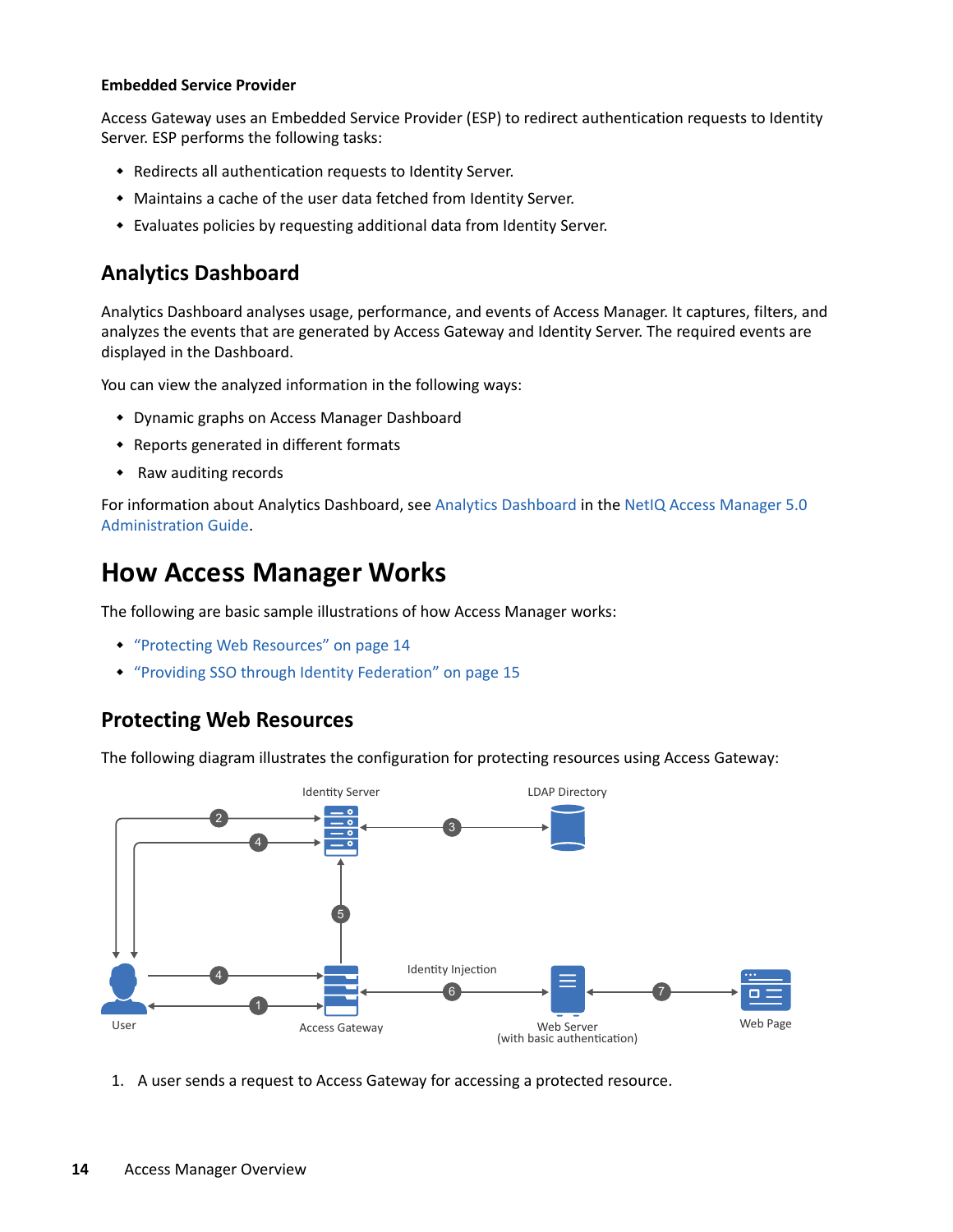- 2. Access Gateway redirects the user to Identity Server, which prompts the user for credentials (username and password).
- 3. Identity Server verifies the credentials against the configured LDAP directory user store.
- 4. Identity Server returns an authentication artifact to Access Gateway through the browser in a query string.
- 5. Access Gateway retrieves the user's credentials from Identity Server through the SOAP channel in the form of a SOAP message.
- 6. Access Gateway injects the basic authentication information into the HTTP header.
- 7. The web server validates the authentication information and returns the requested web page.

# <span id="page-14-0"></span>**Providing SSO through Identity Federation**

Let us assume, an employee named Steve is known as steve s. at his corporate Identity Server. He has an account at a 401k service provider called, which has set up a trust relationship with his company. At 401k, he is known as ssmith 01. [Figure 1](#page-14-1) illustrates this scenario.

401k is configured to trust the authentication from the corporate Identity Server (Access Manager). Steve can enable single sign-on and single logout by federating or linking his two accounts. Steve authenticates to Identity Server (Access Manager) with his corporate username and password.

<span id="page-14-1"></span>*Figure 1 Identity Federation*



The process involves the following sequence of actions:

- 1. Access Manager authenticates Steve against the username steve s. and associated password in the user store.
- 2. Steve accesses the user portal containing an appmark for the 401k application that he is entitled to use.